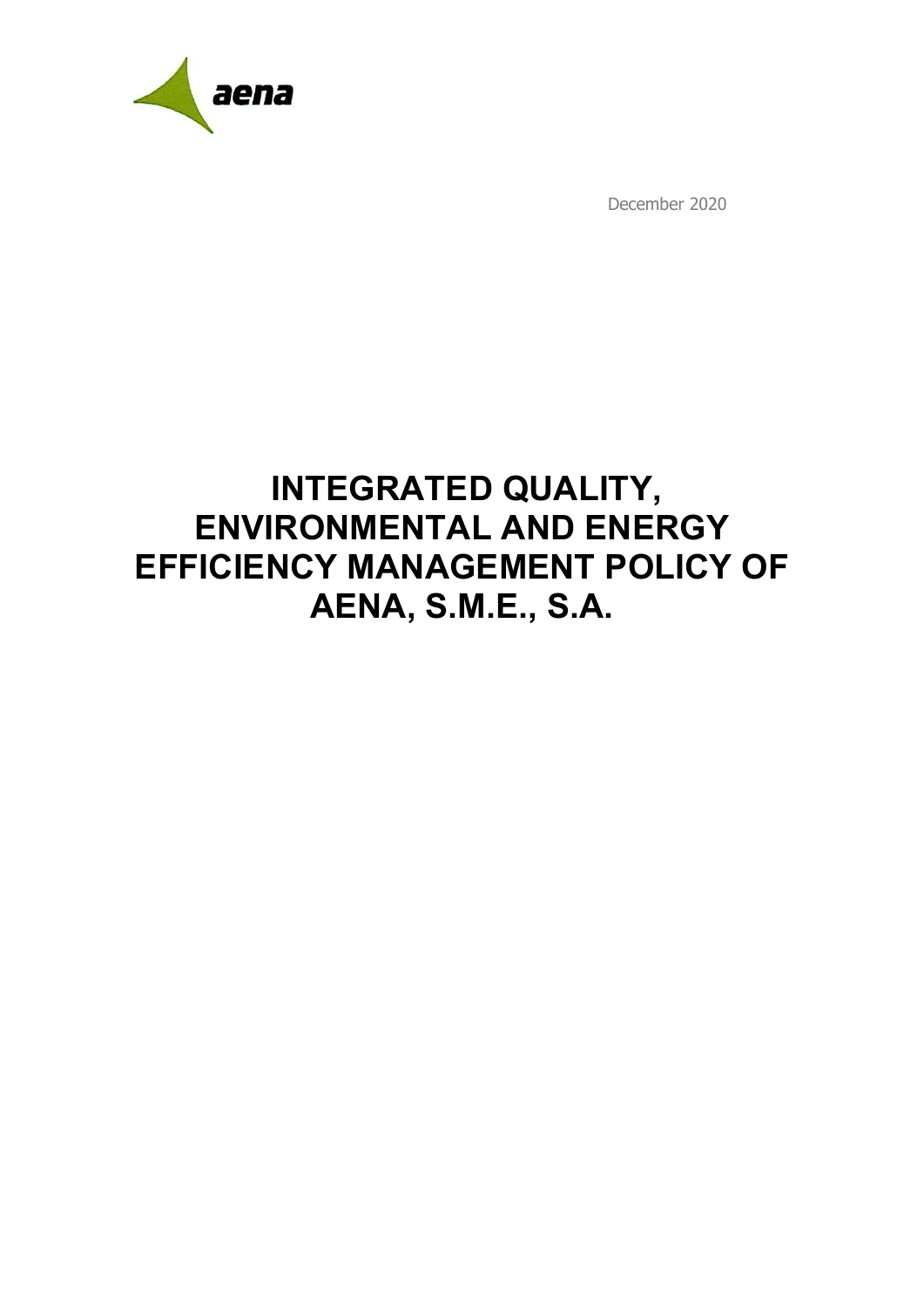

## **1. INTRODUCTION**

Aena, S.M.E., S.A. (hereinafter, the "**Company**" or "**AENA**"), as a leader in providing air transport services within a framework of quality, environmental and efficiency management, reinforces its firm commitment to excellence in managing the services that it offers in an effort to promote the safe, efficient and sustainable growth of air transport, and to obtain lasting and outstanding results for the Company's stakeholders. To this end, Aena is constantly undertaking actions in these areas by planning and implementing various strategic guidelines.

In keeping with this commitment, AENA is devoted to implementing and maintaining an "*Integrated Quality and Environmental Management System*" based on established international guidelines that results in the certification of said system in line with European, national, regional and local laws.

## **2. PRINCIPLES**

AENA accepts the following principles to serve as a guide and reference for the conduct of its activity:

- To promote the systematic integration of quality, environmental and energy efficiency management and to periodically evaluate the Company's sustainable performance and its customers' perception of the Company in order to achieve the constant improvement of its management and services, and to define the main areas of action based on the results obtained.
- To involve and commit management to achieve the goals proposed by using the values and strategies of AENA as the primary guideline for every individual in the Company.
- To ensure the ongoing training and education of the Company's professionals through training and awareness programs in quality and the environment to ensure the proper conduct of their activities.
- To offer outstanding facilities and services to its stakeholders by employing and enhancing the existing know-how within the Company, through innovation and by incorporating the latest technological advances.
- To promote constant cooperation and partnerships with stakeholders in a way that is transparent so as to satisfy their needs and expectations concerning AENA's activity.
- To enforce the legal requirements applicable to AENA's field of activity, as well as other requirements that the Company is committed to in the areas of quality, environmental protection and energy efficiency.
- To manage resources efficiently and to ensure that information is available to promote and achieve the established targets and goals, as well as to constantly